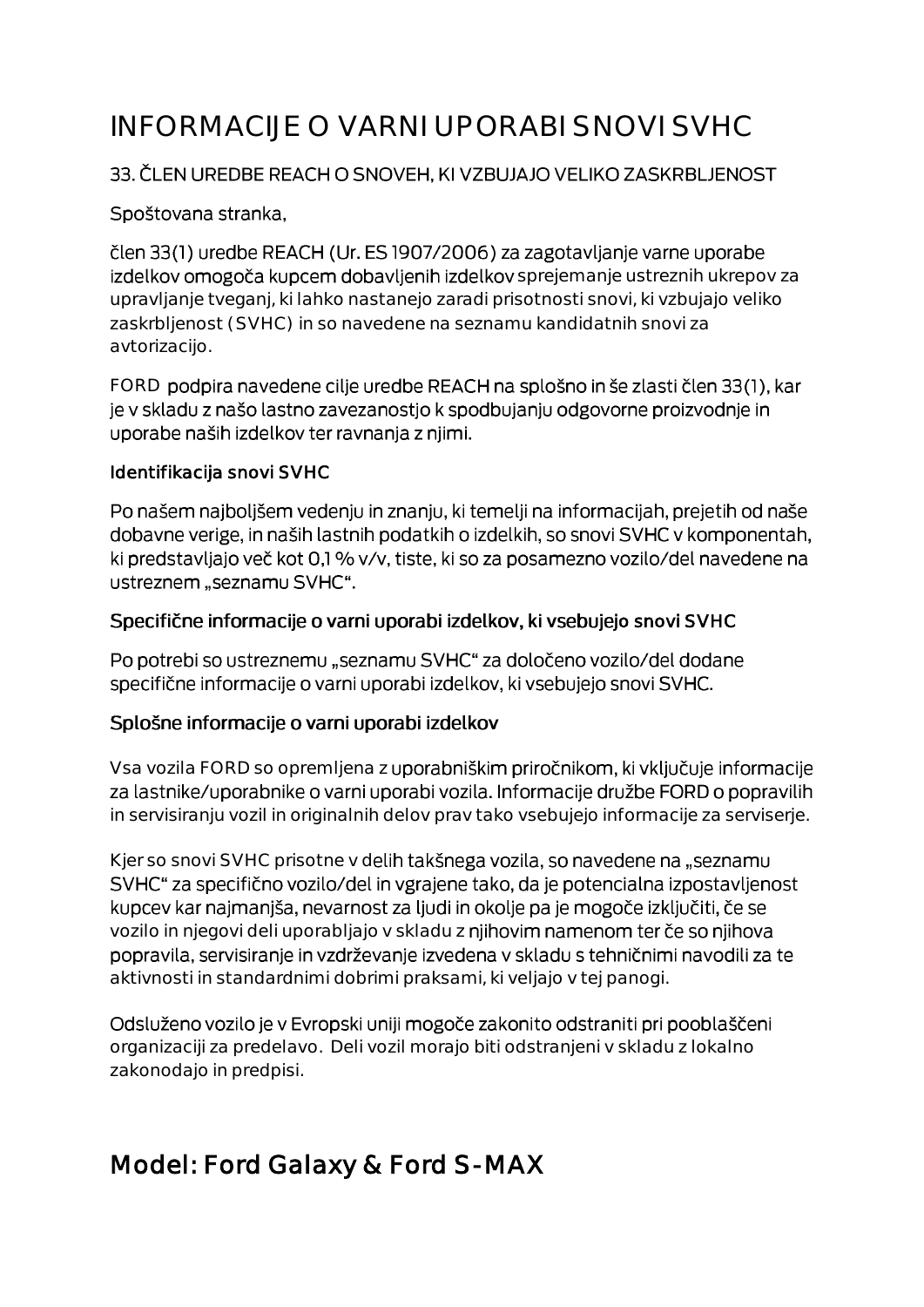#### Seznam SVHC na podlagi seznama kandidatnih snovi ECHA, ki velja od 1. januar 2022

### Specifične informacije o varni uporabi izdelkov, ki vsebujejo snovi SVHC

Specifične informacije o varni uporabi niso potrebne - upoštevajte splošne informacije o varni uporabi izdelkov.

| <b>Commodity</b>                                                        | <b>REACH SVHCs</b>                                          |
|-------------------------------------------------------------------------|-------------------------------------------------------------|
| <b>A/C Compressor</b>                                                   | Diboron-trioxide[1303-86-2]                                 |
|                                                                         | Lead[7439-92-1]                                             |
|                                                                         | Silicic acid, lead salt[11120-22-2]                         |
| A/C Lines, Receiver Drier and                                           | Lead[7439-92-1]                                             |
| <b>Accumulator</b>                                                      |                                                             |
| <b>ABS/ESC Module</b>                                                   | Imidazolidine-2-thione[96-45-7]                             |
|                                                                         | Lead[7439-92-1]                                             |
| <b>Accessories</b>                                                      | 1,2-Dimethoxyethane[110-71-4]                               |
|                                                                         | 4,4'-Isopropylidenediphenol[80-05-7]                        |
|                                                                         | C,C'-azodi(formamide)[123-77-3]                             |
|                                                                         | Lead[7439-92-1]                                             |
| <b>Active and Air Suspension</b>                                        | Lead[7439-92-1]                                             |
| <b>Active Grille Shutter</b>                                            | Lead[7439-92-1]                                             |
| <b>Adaptive Cruise Control</b>                                          | Lead[7439-92-1]                                             |
| Air Bag Module- Pass Side                                               | Refractory ceramic fibres[142844-00-6]                      |
| <b>Air Brakes</b>                                                       | Lead[7439-92-1]                                             |
| <b>AIS - High Pressure Ducts</b>                                        | Lead[7439-92-1]                                             |
| <b>Alternator</b>                                                       | Lead[7439-92-1]                                             |
| Antenna                                                                 | Lead[7439-92-1]                                             |
|                                                                         | Tris(nonylphenyl)phosphite[26523-78-4]                      |
| Appliques (Pillar, Decklid,<br>Roof)                                    | Lead[7439-92-1]                                             |
| <b>Audio and Navigation Head</b>                                        | Lead[7439-92-1]                                             |
| <b>Units</b>                                                            |                                                             |
| Axle                                                                    | Lead[7439-92-1]                                             |
| <b>Battery</b>                                                          | Lead[7439-92-1]                                             |
| <b>Body Moldings - Roof Rack</b>                                        | Lead[7439-92-1]                                             |
| <b>Body Side InteriorTrim (Hard</b><br>Trim)                            | C,C'-azodi(formamide)[123-77-3]                             |
|                                                                         | Lead[7439-92-1]                                             |
| <b>Body Structure -</b><br><b>Decklid/Liftgate (incl</b><br>Hinge/Supt) | Lead[7439-92-1]                                             |
| <b>Body Structure - Floor Pan -</b><br><b>Front Floor and Side Sill</b> | Diboron-trioxide[1303-86-2]                                 |
| <b>Body Structure - Pick-up Box</b><br>(incl Tailgate/Hinge)            | Lead[7439-92-1]                                             |
| Bodyside, Wheel Arch,<br><b>Rocker Moldings</b>                         | 2-(2H-Benzotriazol-2-yl)-4,6-ditertpentylphenol[25973-55-1] |
|                                                                         | C,C'-azodi(formamide)[123-77-3]                             |
| <b>Brake Actuation</b>                                                  | Lead[7439-92-1]                                             |
| <b>Brake Tubes and Hoses</b>                                            | Lead[7439-92-1]                                             |
| <b>Brakes - Caliper &amp; Anchor</b><br><b>Brkt Assy (Front, Rear)</b>  | Lead[7439-92-1]                                             |
|                                                                         | Tris(nonylphenyl)phosphite[26523-78-4]                      |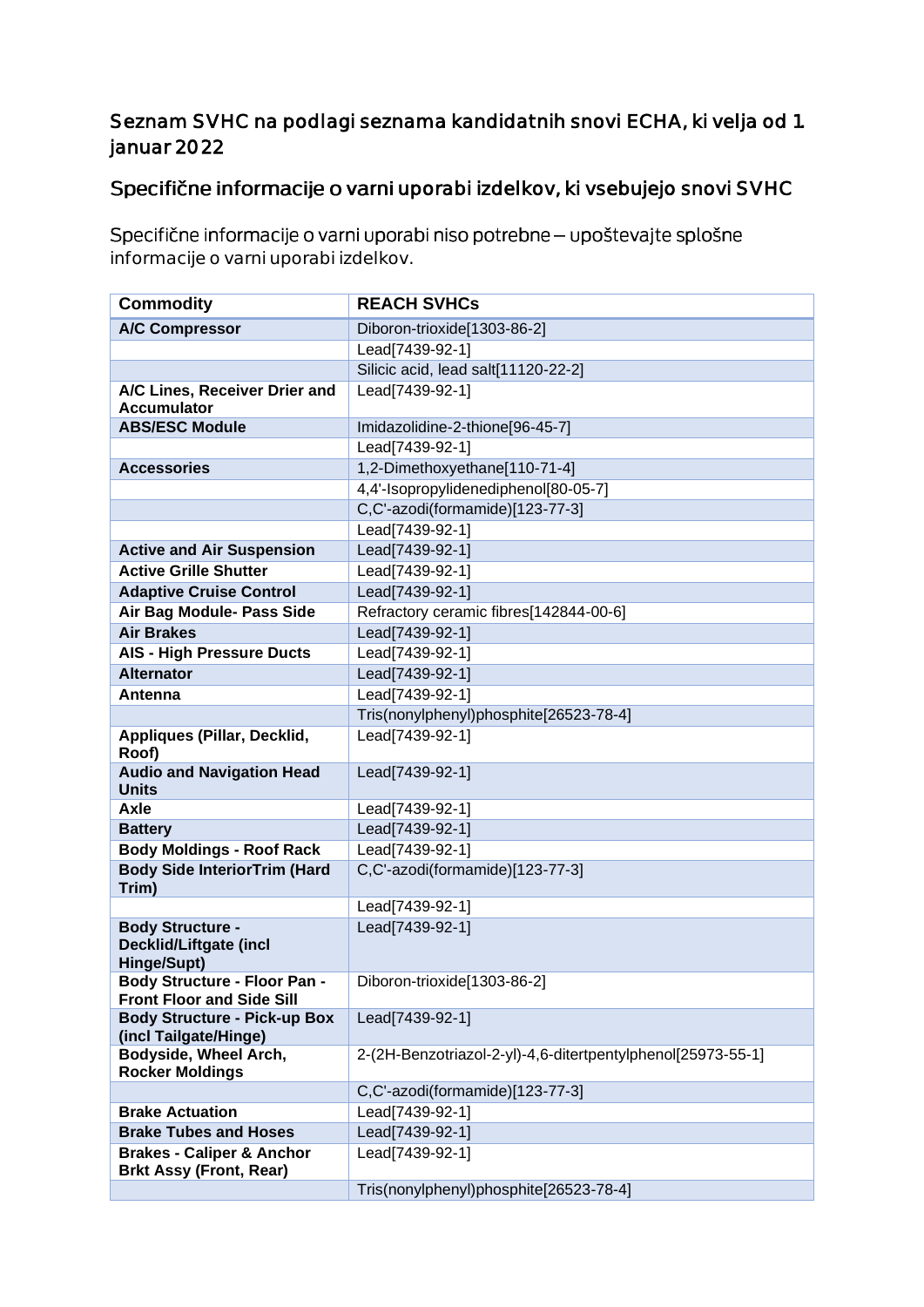| <b>Bulk Materials (PMT100)</b>                                     | C,C'-azodi(formamide)[123-77-3]                        |
|--------------------------------------------------------------------|--------------------------------------------------------|
| <b>CHMSL</b>                                                       | Silicic acid, lead salt[11120-22-2]                    |
| <b>Clutch / DMF (Dual Mass</b><br>Flywheel)                        | Lead[7439-92-1]                                        |
| <b>Combined Sensing Module</b>                                     | 1,2-Dimethoxyethane[110-71-4]                          |
|                                                                    | Lead[7439-92-1]                                        |
| <b>Console Floor/Rear</b>                                          | C,C'-azodi(formamide)[123-77-3]                        |
| <b>Control Arm and Bushing</b>                                     | Lead[7439-92-1]                                        |
| <b>Assembly</b><br><b>Cooling Fans</b>                             | Lead[7439-92-1]                                        |
| <b>Cooling Hoses &amp; Bottles</b>                                 | Lead[7439-92-1]                                        |
| Driveshaft(s)                                                      | 6,6'-Di-tert-butyl-2,2'-methylenedi-p-cresol[119-47-1] |
|                                                                    | Lead[7439-92-1]                                        |
| <b>EDS Wiring Assembly &amp;</b>                                   | 4,4'-Isopropylidenediphenol[80-05-7]                   |
| <b>Components</b>                                                  |                                                        |
|                                                                    | Hexahydromethylphthalic-anhydride[25550-51-0]          |
|                                                                    | Lead[7439-92-1]                                        |
| <b>Electro/Mechanical Devices</b>                                  | 4,4'-Isopropylidenediphenol[80-05-7]                   |
|                                                                    | Lead[7439-92-1]                                        |
| <b>Electronic Control Panel and</b><br><b>CCH</b>                  | Lead[7439-92-1]                                        |
| <b>Electronic Modules - Door</b><br>Zone                           | Lead[7439-92-1]                                        |
| <b>Electronic Modules -</b><br>Headlamp                            | Lead[7439-92-1]                                        |
| <b>Electronic Modules - Power</b><br><b>Decklid/Liftgate (PLG)</b> | Lead[7439-92-1]                                        |
| <b>Electronic Modules - Seat</b><br><b>Control</b>                 | 2-Methylimidazole[693-98-1]                            |
|                                                                    | Lead[7439-92-1]                                        |
| <b>Electronic Modules -</b>                                        | Lead[7439-92-1]                                        |
| <b>Suspension</b>                                                  |                                                        |
| <b>Electronic Modules - SYNC</b>                                   | 2-Methylimidazole[693-98-1]                            |
|                                                                    | Lead[7439-92-1]                                        |
| <b>Engine Water Pumps</b>                                          | Lead[7439-92-1]                                        |
| <b>Evaporator and Blower</b><br><b>Assemby (HVAC Module)</b>       | 2-Methylimidazole[693-98-1]                            |
|                                                                    | 6,6'-Di-tert-butyl-2,2'-methylenedi-p-cresol[119-47-1] |
|                                                                    | Lead[7439-92-1]                                        |
| <b>FEAD</b>                                                        | Lead[7439-92-1]                                        |
| <b>Fixed Glass</b>                                                 | Lead[7439-92-1]                                        |
| <b>Fixed Glass Roof</b>                                            | Lead[7439-92-1]                                        |
| <b>Front / Rear Door Trim</b>                                      | C,C'-azodi(formamide)[123-77-3]                        |
| <b>Fuel Door</b>                                                   | Imidazolidine-2-thione[96-45-7]                        |
|                                                                    | Lead[7439-92-1]                                        |
| <b>Fuel Lines</b>                                                  | Lead[7439-92-1]                                        |
| <b>Fuel Tanks</b>                                                  | Lead[7439-92-1]                                        |
| <b>GOR and Radiator Support</b>                                    | Lead[7439-92-1]                                        |
| Half Shaft(s)                                                      | Lead[7439-92-1]                                        |
|                                                                    | Sodium borate, decahydrate[1303-96-4]                  |
| <b>Headlamp / Side Marker</b>                                      | Lead[7439-92-1]                                        |
| <b>Headliner / Sunvisor</b>                                        | C,C'-azodi(formamide)[123-77-3]                        |
| I/S Mirror                                                         | Lead[7439-92-1]                                        |
| <b>Instrument Cluster</b>                                          | Boric acid[10043-35-3]                                 |
|                                                                    | Lead[7439-92-1]                                        |
| <b>Interior Lighting</b>                                           | Lead[7439-92-1]                                        |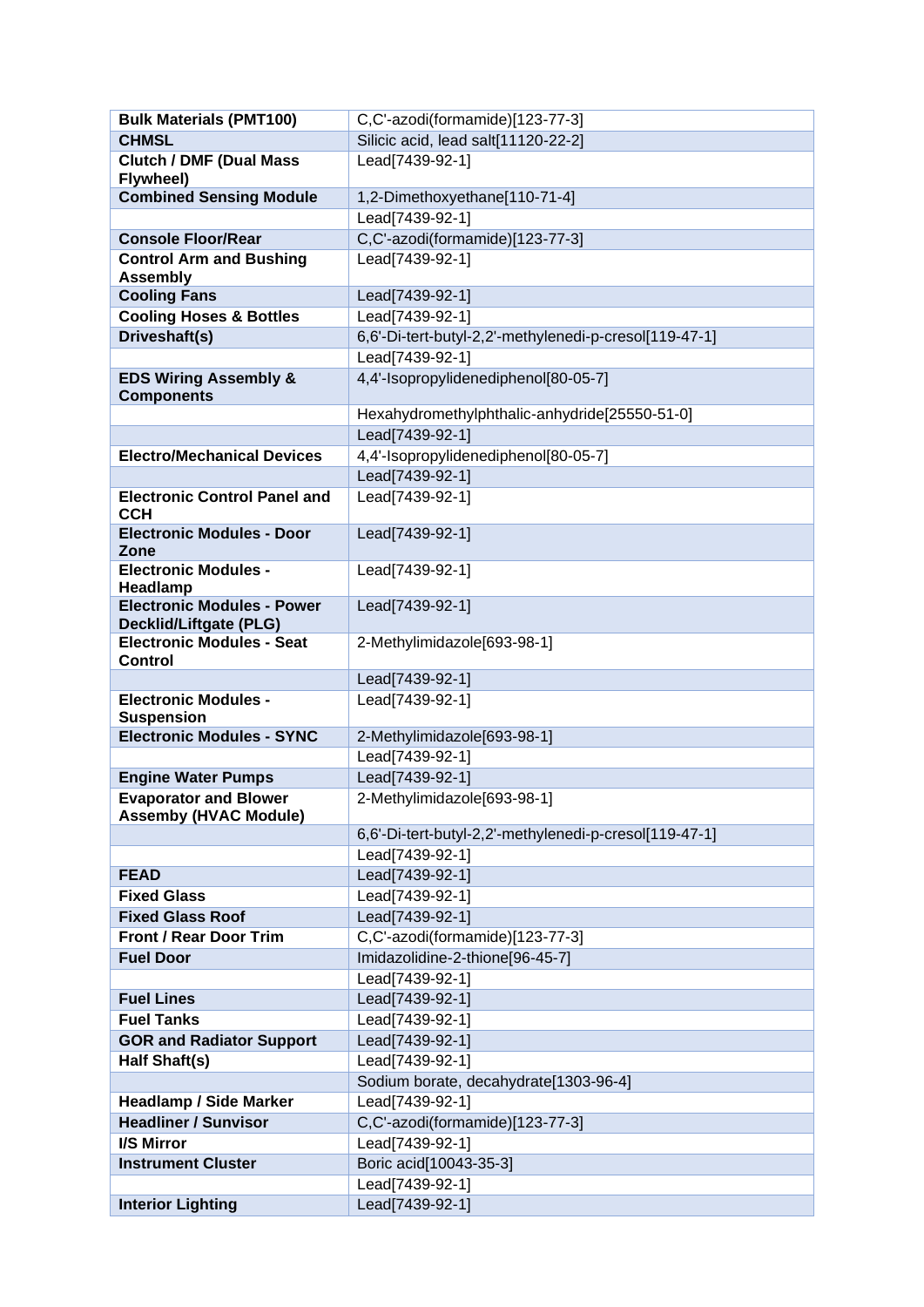| <b>IP Finish Panels/Registers</b>                             | Lead[7439-92-1]                                                                       |
|---------------------------------------------------------------|---------------------------------------------------------------------------------------|
| Knuckle (Front, Rear)                                         | Lead[7439-92-1]                                                                       |
| Latches - Hood, Decklid and<br><b>Liftgate Latches</b>        | Lead[7439-92-1]                                                                       |
|                                                               | Octamethylcyclotetrasiloxane[556-67-2]                                                |
| <b>Latches - Side Door/Latch</b><br><b>Mini Module</b>        | 6,6'-Di-tert-butyl-2,2'-methylenedi-p-cresol[119-47-1]                                |
|                                                               | Lead[7439-92-1]                                                                       |
| Locks                                                         | Lead[7439-92-1]                                                                       |
| <b>Luggage and Interior Cargo</b><br><b>Management/Covers</b> | Lead[7439-92-1]                                                                       |
| <b>Mirrors</b>                                                | Lead[7439-92-1]                                                                       |
| <b>Moonroof</b>                                               | C,C'-azodi(formamide)[123-77-3]                                                       |
|                                                               | Lead[7439-92-1]                                                                       |
| <b>Overhead Console</b>                                       | 4,4'-Isopropylidenediphenol[80-05-7]                                                  |
|                                                               | Lead[7439-92-1]                                                                       |
|                                                               | Silicic acid, lead salt[11120-22-2]                                                   |
| <b>Park Assist</b>                                            | 2-Benzyl-2-dimethylamino-4-morpholinobutyrophenone[119313-<br>$12 - 11$               |
|                                                               | Lead[7439-92-1]                                                                       |
| <b>Pedal Box</b>                                              | Lead[7439-92-1]                                                                       |
| <b>Pedestrian Alert System</b><br>(PAS)                       | Lead[7439-92-1]                                                                       |
|                                                               | N,N-Dimethylacetamide[127-19-5]                                                       |
| <b>Plastic Bumpers and Fascias</b>                            | C,C'-azodi(formamide)[123-77-3]                                                       |
|                                                               | Lead[7439-92-1]                                                                       |
| <b>Powertrain Control Module</b><br>(PCM/EEC/ECM)             | 4,4'-Isopropylidenediphenol[80-05-7]                                                  |
|                                                               | Lead[7439-92-1]                                                                       |
| <b>PT Mounts</b>                                              | Lead[7439-92-1]                                                                       |
| <b>PT Sensors</b>                                             | Lead[7439-92-1]                                                                       |
| PTU (FWD)                                                     | Lead[7439-92-1]                                                                       |
| <b>Rain and Daylight Sensor</b>                               | 1,3,5-Tris(oxiranylmethyl)-1,3,5-triazine-2,4,6(1H,3H,5H)-<br>trione[2451-62-9]       |
| <b>Receiver Assembly/CD</b><br>(Radio)                        | 4,4'-Isopropylidenediphenol[80-05-7]                                                  |
| <b>Restraint Electronics</b>                                  | Silicic acid, lead salt[11120-22-2]                                                   |
| <b>Sealing - Door Dynamic Seals</b>                           | 1,2-Benzenedicarboxylic acid, mixed decyl and hexyl and octyl<br>diesters[68648-93-1] |
| <b>Sealing - Glass Runs and Belt</b><br><b>Moldings</b>       | 1,2-Benzenedicarboxylic acid, mixed decyl and hexyl and octyl<br>diesters[68648-93-1] |
| <b>Seat Belts (Front and Rear)</b>                            | 6,6'-Di-tert-butyl-2,2'-methylenedi-p-cresol[119-47-1]                                |
|                                                               | Boric acid[10043-35-3]                                                                |
|                                                               | Lead[7439-92-1]                                                                       |
| Seats - Foam - Cut and Sew                                    | C,C'-azodi(formamide)[123-77-3]                                                       |
| Seats - JIT                                                   | 2-Methylimidazole[693-98-1]                                                           |
|                                                               | C,C'-azodi(formamide)[123-77-3]                                                       |
|                                                               | Lead[7439-92-1]                                                                       |
| <b>Seats - Structures</b>                                     | 2-(2H-Benzotriazol-2-yl)-4,6-ditertpentylphenol[25973-55-1]                           |
|                                                               | Imidazolidine-2-thione[96-45-7]                                                       |
|                                                               | Lead[7439-92-1]                                                                       |
|                                                               | Lead-monoxide[1317-36-8]                                                              |
| <b>Shifter Cables/Brackets -</b><br>Auto                      | Lead[7439-92-1]                                                                       |
| <b>Shock Absorbers</b>                                        | Lead[7439-92-1]                                                                       |